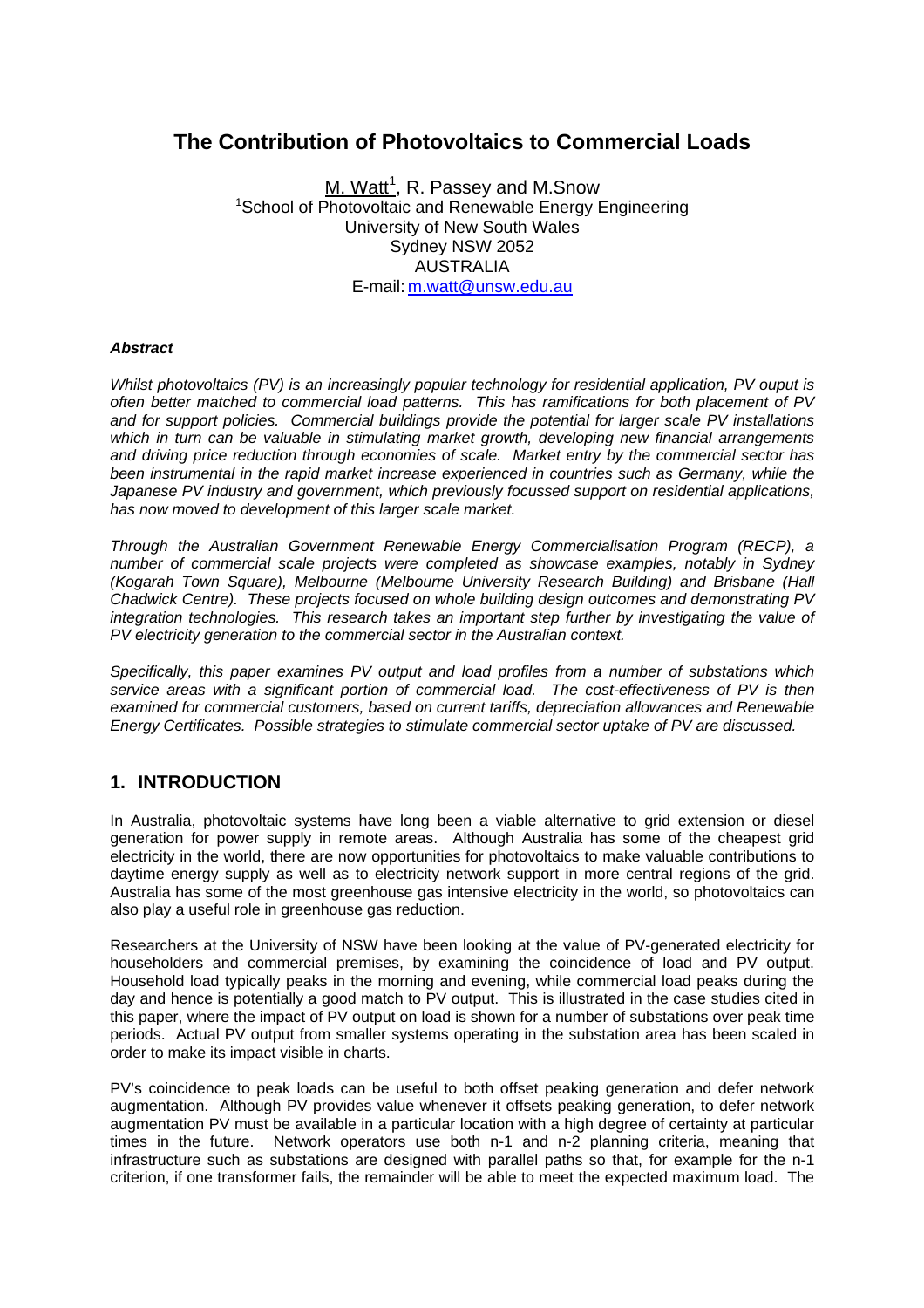n-2 criterion is used in places of higher load such as large CBDs. If the remaining transformer(s) rely on PV for firm capacity, the PV must be available at the times when a transformer fails in the future. Thus, it is easier for PV to provide value offsetting peaking generation than deferring network augmentation.

In this paper we examine the coincidence of PV output and load, international experiences of PV in the commercial sector and opportunities presented by PV use in Australian commercial buildings, including electricity displacement under current business tariffs, renewable energy certificates, building structure and appearance and depreciation allowances. We then discuss strategies which could assist PV uptake in this market sector.

# **2. COINCIDENCE OF PV OUTPUT AND LOAD**

### **2.1. University of NSW, Kensington Campus**

A number of studies have been carried out recently to ascertain the usefulness of PV in meeting peak loads, since the latter are driving the need for significant new investment in electricity generation and network infrastructure around Australia. Figures 1 and 2 (from Naughton, 2005) illustrate the potential contribution of north and west facing PV arrays to the load at the Kensington campus of the University of NSW in Sydney. The PV output is scaled from data collected from PV systems on campus.



**Figure 1: Load at the University of NSW over a peak load period in October 2004, showing the potential impact of a 2MW North facing PV system (Naughton, 2005)** 



**Figure 2: Load at the University of NSW over a peak load period in October 2004, showing the potential impact of a 2MW West facing PV system (Naughton, 2005)**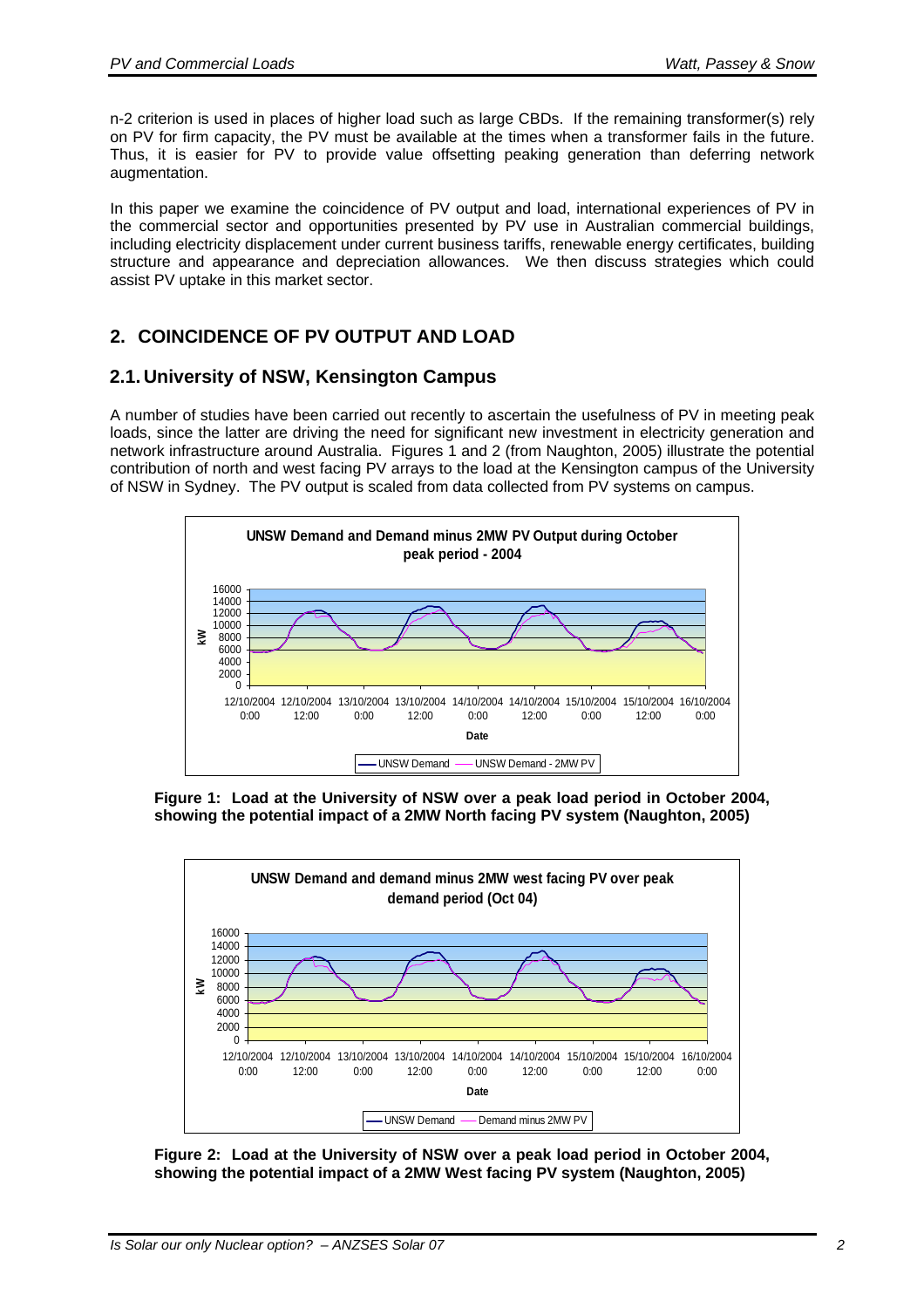The Naughton analysis found that peak loads on the University campus occur over October to March and both north and west facing arrays directly reduced average peak demand. The UNSW load profile is a fair proxy for the National Electricity Market (NEM) which also has a midday summer peaking profile, and so it is likely PV will be offsetting peaking generation in the NEM. A west facing array was better able to reduce the average peak, however, over the year, it produced about 25% less electricity than a north facing array.

### **2.2. Distributed PV Systems and Substation Load**

While the value of PV for a commercial customer will depend on the output of their own array, their load and their tariff structure, the combined output of a number of PV systems in a given area can also be useful in reducing peak loads for the local substation, as shown for three different substations in Figures 3, 4 and 5. This means that, in areas with commercial loads, PV would be a useful addition to the network and therefore commercial PV uptake should be encouraged.



**Figure 3: Impact of PV output from a number of systems on a peak load day for a predominantly commercial load substation in Western Sydney (Watt et al, 2005)** 



**Figure 4: Impact of PV output from 30 PV systems (scaled) and load on the Homebush Bay substation (mixed industrial, commercial and residential) on a peak load day (Watt et al, 2006)**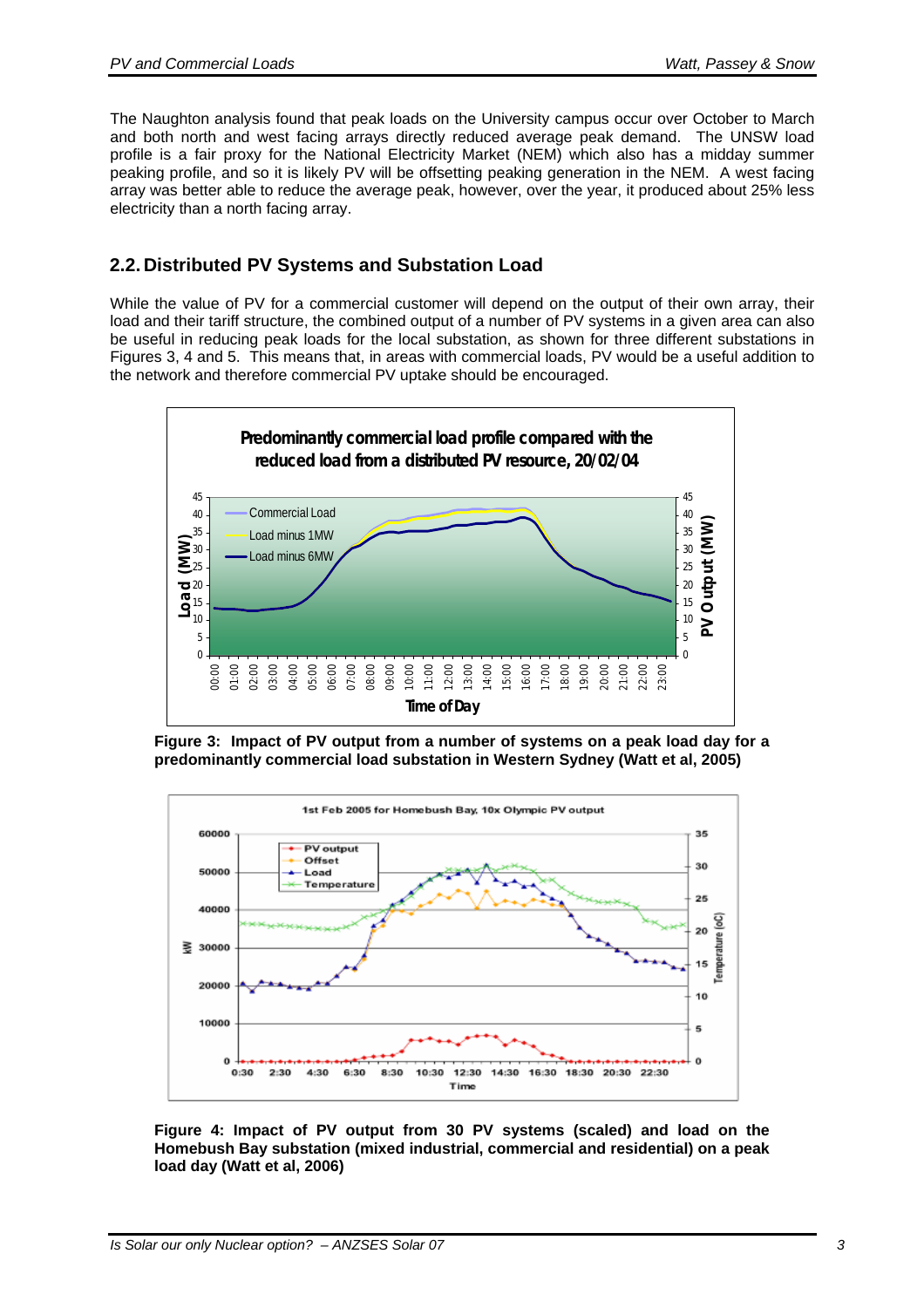

**Figure 5: Impact of PV output at the Kogarah Town Square on load at the Carlton zone substation (mixed residential and commercial load) (Energy Australia, 2005).** 

Note that the degree to which PV can provide firm network capacity needs to be examined on a case by case basis using real time data for both load and PV output. Such analyses should include load duration curves over an extended period of time and assessment of PV against standard reliability of supply criteria. Previous work by the authors has found that at any one time, PV provides between 30% and 75% of its rated capacity during peak periods (Watt et al., 2006; Passey et al., 2007).

### **3. INTERNATIONAL EXPERIENCES**

The use of PV by business dominates the Australian off-grid PV market. Internationally, the grid market also has a strong non-residential sector component, with commercial, industrial and public buildings providing many high profile demonstration systems of building-integrated PV (see for instance IEA-PVPS, 2007) and commercial sector uptake of feed-in tariffs driving large market growth in Europe.

Studies in the US have shown that commercial PV systems can be cost effective in many States and that the breakeven costs can be further improved if consideration is given to environmental, load management, emergency and building component values (Perez, 1999, Herig, 1998)

Incentives for business uptake of PV are provided in many countries. Some examples are discussed below.

### **3.1. Germany**

Germany has a renewable energy target of 12.5 % by 2010 and 20% by 2020 (up from 6.3% in 2000). To meet this target, the Renewable Energy Sources Act provides for PV (and other) feed-in tariffs of different levels depending on application, as well as soft loans. The PV tariffs are higher for systems on roofs and facades than for free standing systems, to encourage building integration, and for 2007 range from 49-57 c€/kWh for 20 years. Prices decrease by 5% per year for new installations. Local government and utility incentives are also available.

The PV market in Germany has grown significantly under this program and Germany now dominates the world PV market with about 750 MW installed per year in 2005 and 2006 and a cumulative installed capacity of around 2.5 GW (iea-pvps.org, 2007). Five thousand companies, employing 50,000 people, are now involved with PV and industry turnover in 2006 was 3.8 billion Euro (A\$6 billion) (ibid). Corporate uptake of PV is strong, with PV regarded as a sound investment. Many corporate buildings have PV rooftops or facades, for example, Michelin with 9 MW of PV on its buildings.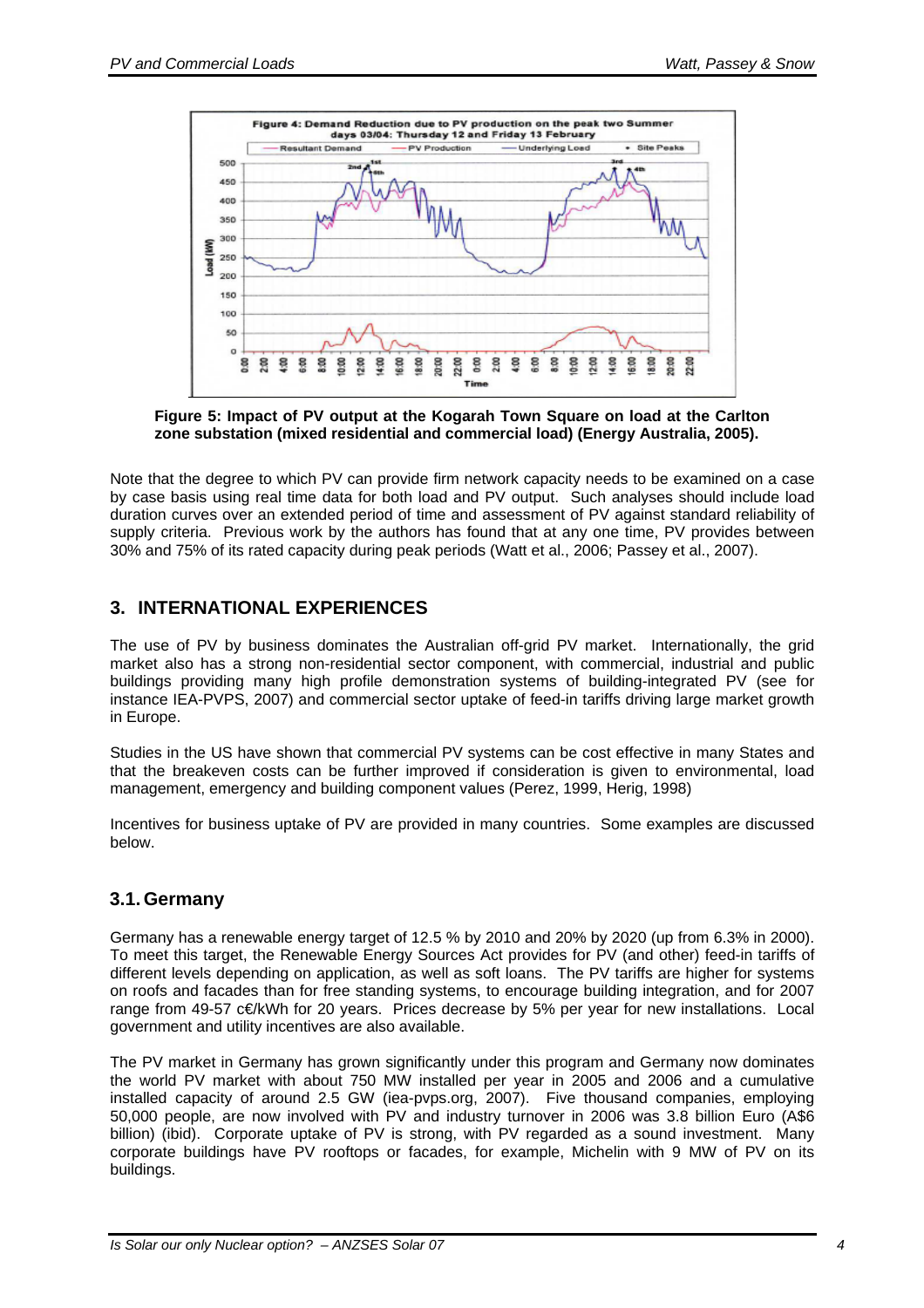### **3.2. Japan**

Japan was the first country to provide market incentives for PV uptake and remains the largest PV manufacturer, supplying around 50% of the world market. As part of its first 30 year PV development plan, grants were provided for residential PV uptake. These grants have now ceased and in its 2<sup>nd</sup> 30 year PV plan, and its PV2030 PV Roadmap, emphasis moved to larger systems and commercial uptake. The Japanese PV target is 4.8 MW by 2010 (from 1.4 MW in 2005) and PV prices of 14 yen/kWh by 2020 and 7 yen/kWh by 2030. The Japanese PV vision fits under overall renewable energy targets and Kyoto greenhouse gas reduction commitments. PV is a major pillar in its 2006 New National Innovation Plan.

The Field Test Project on PV for Industrial and Other Applications, now extended to New PV Power Generation Technology, provides 50% subsides for private companies and other organisations with large scale innovative PV applications. 70 MW of PV has been installed to date in a range of corporate facilities. All are required to monitor their PV performance. Similar subsidies are provided for systems larger than 10 kW installed by public sector organisations. The Project for Supporting New Energy Operators provides subsidies of 30%, as well as loan guarantees up to 90%, for companies investing in new energy technologies. PV systems must be > 50 kW and have been installed in factories and high rise buildings. A number of other programs support non-residential PV uptake via green building codes, utility programs, government green purchasing regulations and education.

### **3.3. USA**

The Solar America Initiative aims to have PV cost competitive with conventional electricity by 2015, with an installed capacity in the US of 5-10 GW, from around 0.5 GW at present. It involves a combination of technology development partnerships and market transformation and is supported by the US Department of Energy Solar Energy Technologies Program (iea-pvps.org, 2007). Corporate uptake of renewables is supported by a number of measures in the US, at Federal, State, utility and local government level. Federal incentives for PV include a Business Energy Tax Credit of 30% of the system cost in the first year of its operation, as well as a 5 year depreciation schedule under the Modified Accelerated Cost Recovery System (www.dsire.org).

Most States have a mandatory net metering requirement for PV, 33 States have renewable energy portfolio standards and many have grants, loans and other incentives. California has a target of 3000 MW additional PV by 2017, to be achieved via a US\$2.50 per Watt subsidy for residential and commercial systems and US\$3.25 for the government and non-profit sector (www.cpuc.ca.gov). Utilities like the Sacramento Municipal Utility District offer additional incentives and associated finance packages (7.5% over 10 years), repayable via electricity bills (SMUD, 2007). PV system installers estimate that 70% of commercial PV system costs can be covered by incentives, resulting in a 20% internal rate of return on investment (http://www.mcsolar.com/commercial/ commercial pv incentives.htm). The New Jersey renewable energy portfolio standard has a solar component, estimated to be 1500 MW of PV by 2021 (www.njcleanenergy.com). Many States, including Arizona, Massachusetts, Iowa, New York and Texas, provide a variety of corporate tax credits, based on installed cost or electricity production (DSIRE, 2007). Some of these are quite generous and larger systems are increasing: for example, Google recently installed 1.6 MW of PV over buildings and carports at its corporate headquarters and expects to reduce peak time electricity use by 30% (http://google.com/corporate/solarpanels/home). The Fresno Yosemite international airport is installing a 2 MW PV system to displace 40% of its electricity use. Many more such large corporate installations are planned or under construction.

## **4. COMMERCIAL BUILDING INTEGRATED PV OPTIONS**

Commercial buildings typically comprise of large surface areas and, depending on planning conditions, are endowed with significant solar access assets (Snow et. al, 2002). This can present challenges for the external building skin to counteract exposure from intense thermal gain during an Australian summer and require mechanical cooling to make the internal building space a healthy and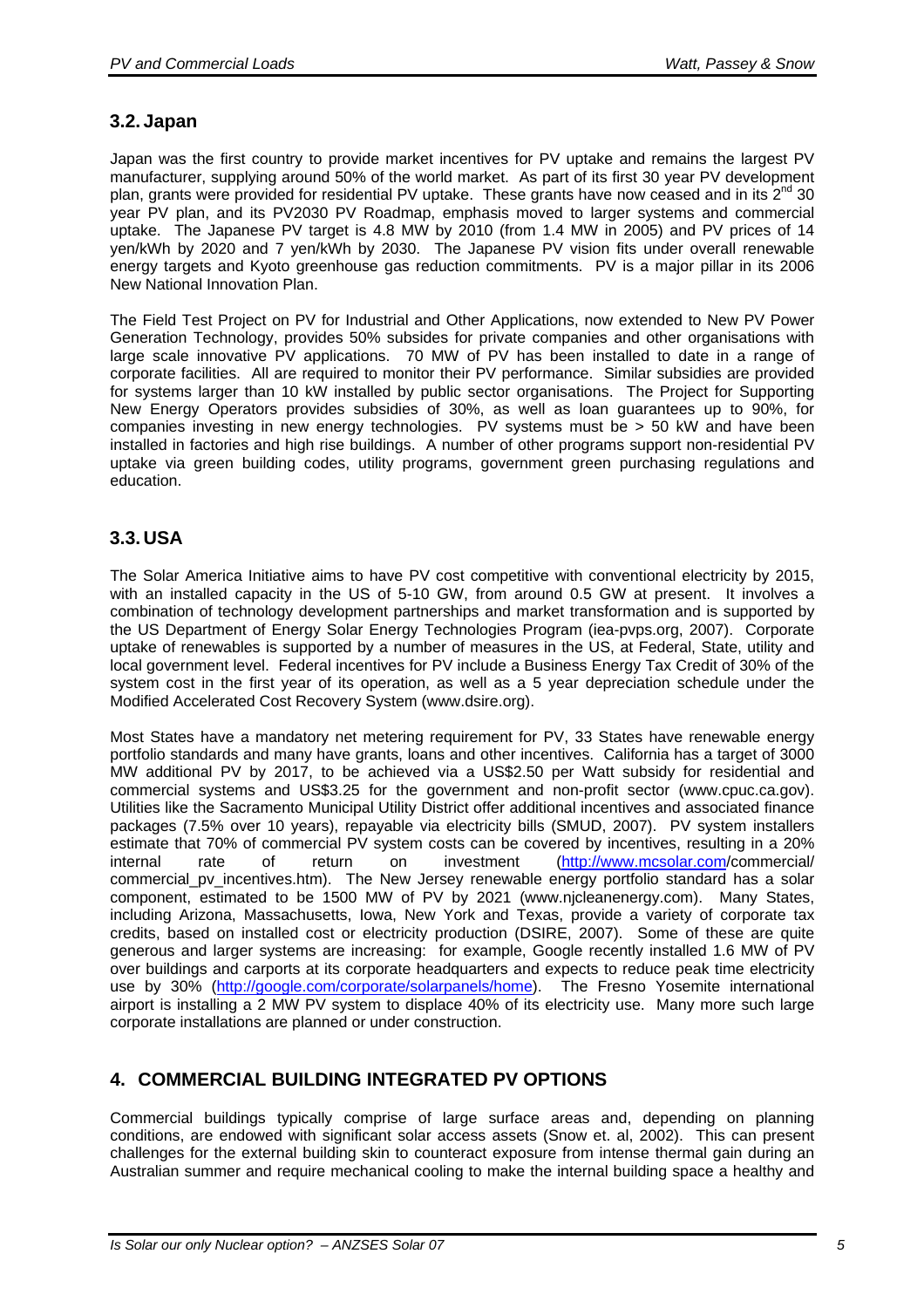functional working space. Similarly, encouraging natural sunheat into the building is desirable in winter. Both aspects impact on the seasonal operational energy requirements of commercial buildings.

PV integration, either as a new building design or as a retrofit option, can provide a means of harnessing the solar access assets of buildings and also reducing the thermal gain of facades through clever PV shading devices (Snow, et al, 2005). It also presents added values by improving the building performance rating and reducing the greenhouse gas emission impacts. Corporate rebranding of commercial premises, using innovative PV designs, therefore presents exciting possibilities for new and retrofit buildings.

# **4.1. Improved Expectations of Building Operation Standards**

Rating tools, such as Green Star<sup>TM</sup> and the Australian Building Greenhouse Rating (ABGR) are becoming increasingly recognised by both government authorities and building operators as important mechanisms for measuring building performance and resultant greenhouse gas emissions. Building occupants are valuing the efficiency characteristics of their building spaces, which links to productivity, operational cost and increasingly the corporate environmental image it conveys. Building integrated PV is a visually striking and ecologically astute product. It can also offset energy required for a significant part of the building operation, such as lifts, lighting and cooling requirements and offers added greenhouse gas emissions savings.

There are numerous ways in which PV designs can be deployed (Prasad & Snow, 2005) to enhance the corporate image of commercial buildings and help increase building operation star ratings. It is clear building-integrated PV presents very convincing PR selling points, but also practical ways of optimising the solar access assets of a building and its contribution to lopping peak electricity loads. Some key Australian design applications are summarised below.

## **4.2. PV as Part of the Building Structure**

Typical commercial high rise buildings comprise large façade areas with often cluttered roof areas of lift overruns, conditioning outlets and communication equipment. Energy yields from PV arrays are typically lower for wall and façade applications. This is due to sub-optimal orientation and shading influences from surrounding buildings. Nevertheless, PV applications on façades can optimise the available surface area and displace conventional façade cladding materials.



**Figure 6,7 & 8: Melbourne University PV glass façade (STI, 2002), Kogarah Town Square transluncent PV exhibition space and external PV awnings in Sydney (Kogarah Council, 2005).** 

Semi-transparent PV modules installed as PV window awnings and louvers provide shielding from direct sunlight while allowing diffuse light to penetrate the interior spaces of the building. This utilises both the wall and window areas of a building's façade. It has been demonstrated that west orientated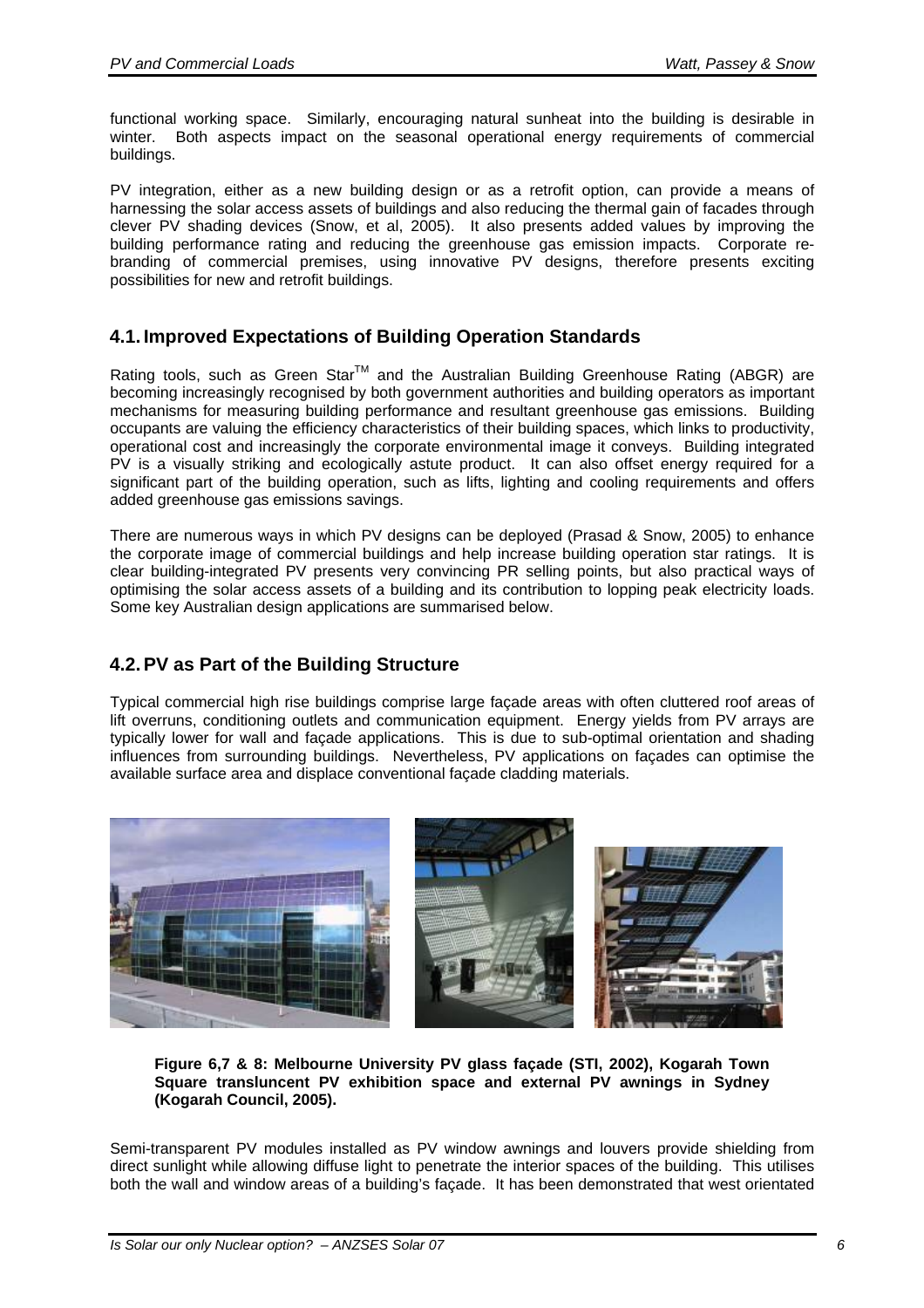applications, although sub-optimal for annual PV output, effectively reduce the demand for airconditioning, particularly on summer afternoons. Various integration strategies can be employed to maximise PV façade applications. Further international examples can be found through the International Energy Agency (IEA) Photovoltaic Power Systems (PVPS) Task 10 Urban Scale PV program at www.pvdatabase.org.

### **5. AUSTRALIAN COMMERCIAL PV INVESTMENT OPPORTUNITIES**

Although commercial PV systems are not eligible for grants under the PV Rebate Program, there are several other avenues available for offsetting expenditure on PV.

### **5.1. Depreciation Allowances**

For commercial PV systems which can be considered a business expense, expenditure can be written off against tax. Hence a 10 kWp PV system costing \$100,000 could receive a tax benefit of up to \$30,000 over the system life. In the 2007 budget, the Australian Government changed the guidelines for depreciation of business plant and equipment expenditure. The diminishing value rate has increased from 150% to 200% so that expenditure can be written off for tax purposes more rapidly (Aust. Govt., 2007) and in line with the expected life of the equipment.

### **5.2. Renewable Energy Certificates**

PV systems rated under 100 kWp and producing less than 250 MWh per year can use the ORER PV deeming formula and claim Renewable Energy Certificates (RECs) during the first year of installation. PV used for residential or commercial purposes are eligible to register for RECs. For systems installed in 2008, 12 years' of deemed output can be claimed, since the current Mandatory Renewable Energy Target finishes in 2020. For a 10 kWp system in Zone 3 and with the current spot market REC value of \$33, this would provide an up front payment of \$5,473.

As State-based renewable energy targets begin to extend the MRET target, RECs may be available for further years and prices may increase.

#### **5.3. Research and Development**

Most commercial PV systems are likely to use standard, commercially available technology. However, businesses developing new PV technologies and applications may be able to claim research and development allowances for innovative installations. A clearly enunciated R&D program must be developed and tax benefits of 125% of expenditure can be claimed for approved projects. Higher deductions (175%) can be claimed for increased expenditure after 3 years. R&D grants may also be available via the Commercial Ready program, to assist commercialisation of new developments (Aust Govt, DITR, 2007).

### **6. COST EFFECTIVENESS OF PV FOR COMMERCIAL APPLICATIONS**

Table 1 shows the depreciation and energy savings for a 10 kW commercial PV system installed in 2008 and costing \$100,000. Using current REC values and tax benefits, and depending on insolation levels and electricity tariffs, the system would recover 32% of its installed cost over a 25 year expected life (1382 kWh/kW/yr). This is equivalent to the system producing electricity with a net cost to the system owner of an additional 20 c/kWh more than the retail price (41% for sites with 1836 kWh/kW/yr, resulting in 13 c/kWh). These values do not include building values such as improved thermal performance or appearance.

While business investments in PV can benefit from tax depreciation, the value of PV-generated electricity is reduced because businesses can claim electricity purchase costs as part of their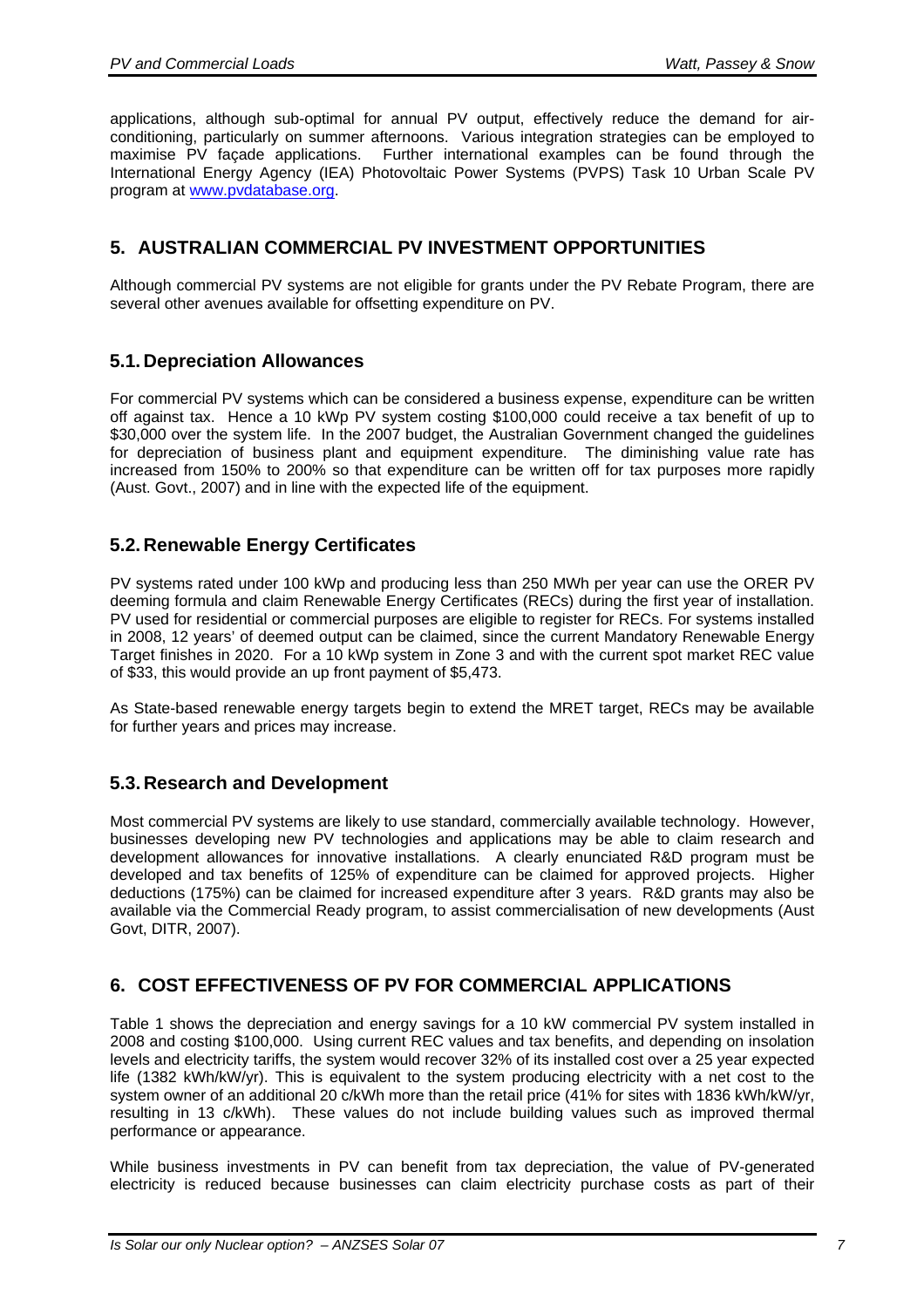operating costs every year. For this reason, there may be benefits for businesses to lease PV systems or to purchase PV-generated electricity from a third party, rather than investing in PV plant themselves. At this stage, PV-generated electricity can be purchased from Australian retailers via GreenPower products, but there are opportunities for commercial building owners to install PV and supply power to their tenants as part of their leasing arrangements.

Other developments may also accelerate cost effectiveness. Our calculations have assumed a 2% increase in electricity price per year, although in some jurisdictions, price rises of 5-18% are anticipated over the coming years (NSW IPART, 2007, WA Treasurer, 2007). The introduction of a carbon price in Australia would further increase electricity prices, depending on electricity supply source, while increased demand for renewable energy through State-based targets could see REC prices rise. Such price increases could result in commercial PV systems covering a significant proportion of their installed costs within a 25 year lifetime, even at current PV prices.

| Year                                               | 25 Yr<br><b>Depreciation</b><br>Value | Total discounted value <sup>1</sup> |                       | 10 Yr<br>Depreciation<br>Value | <b>Total discounted value</b> |                   |
|----------------------------------------------------|---------------------------------------|-------------------------------------|-----------------------|--------------------------------|-------------------------------|-------------------|
|                                                    |                                       | $1382^2$<br>kWh/kW/yr               | $1836^3$<br>kWh/kW/yr |                                | 1382<br>kWh/kW/yr             | 1836<br>kWh/kW/yr |
|                                                    | 2400                                  | 8369                                | 8861                  | 6000                           | 11969                         | 12461             |
| 10                                                 | 1133                                  | 1045                                | 1412                  | 4027                           | 2853                          | 3220              |
| 25                                                 | 4055                                  | 1327                                | 1553                  |                                | 171                           | 396               |
| Total                                              | 30000                                 | 32548                               | 41099                 | 30000                          | 38550                         | 47101             |
| Increase in Electricity<br>Cost <sup>4</sup> c/kWh |                                       | 20                                  | 13                    |                                | 18                            | 12                |

#### **Table 1. Value of Commercial PV Systems**

Notes:

(1) Net metered tariff 15.47 c/kWh; Discount Rate 8%; Inflation Rate 2.5%; Electricity price increase 2% pa.

(2) MRET Zone 3 deeming value.

(3) Average PV output from simulated systems in WA (Passey et al., 2007).

(4) The resultant increased cost of electricity to the system owner

### **6.1. Tariff Impacts**

Studies in the US (Wiser et al, 2007) have shown that tariff rate and structure can have more impact than solar insolation levels in determining the cost-effectiveness of PV for commercial customers.

The electricity tariff used for the analysis in Table 1 (15.47 c/kWh) is the typical of business tariffs for small to medium usage across most retailers to end June 2007 during PV generating hours (~8am-5pm). We have assumed that all electricity generated is used in-house or is net metered.

Significant changes to both tariff rate and structure have been instigated by many retailers from 1 July, which will change the PV value. Analyses using time of use tariffs, although usually providing higher electricity cost savings during weekdays, have lower weekend savings and hence can provide lower annual cost savings than flat business tariffs, although this depends on the rate structure. For instance, the new Energy Australia "Smart Power" tariff is 8.9 c/kWh from 7am-2pm, 25.1 c/kWh from 2pm-8pm and 5.1 c/kWh at other times and on weekends. The PV value will therefore be maximised by the use of west facing arrays, but the low weekend rate may still result in lower PV value than using a flat daytime tariff. If electricity is generated in excess of requirements and net metering is not available, the PV value will be further reduced, with buyback rates likely to be closer to bulk supply rates (~4-6 c/kWh).

Tariff structures which include a demand component may also be used by commercial enterprises. The PV value in these cases would be strongly related to the load profile of the business, with extra benefit if the demand for peak periods can be reduced.

### **7. DISCUSSION**

At present only residential customers, schools and public buildings have access to the PV Rebate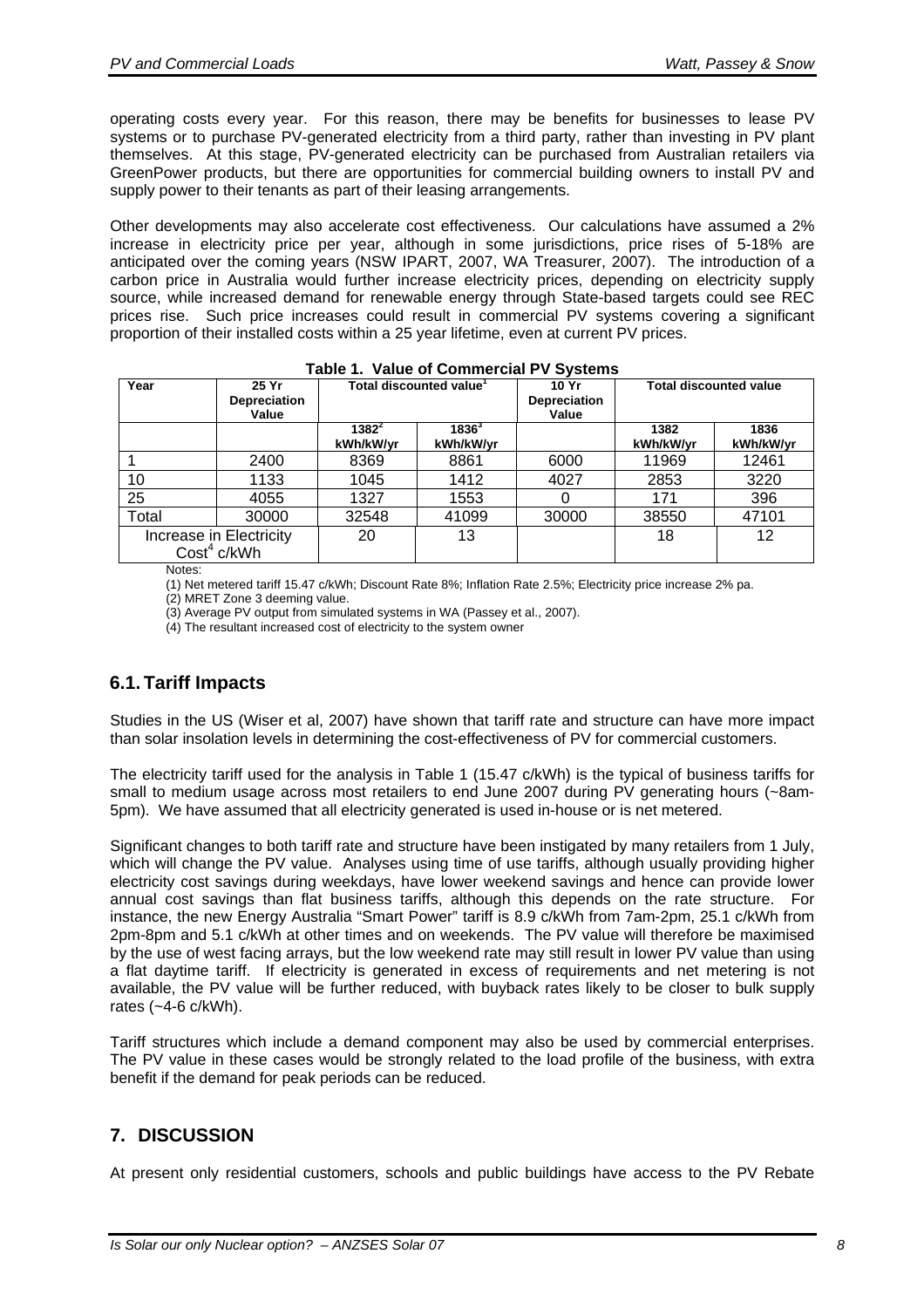Program, yet PV on commercial premises may provide greater network benefits and be a good investment for businesses. PV installations on commercial and public buildings can be an important means of driving grid-connected PV market growth both because they typically involve larger PV arrays than residential installations and because they can provide high visibility technology demonstrations. In Australia, early installations were supported by the Renewable Energy Commercialisation Program and most States now support PV in schools, however, this market sector has not become a significant focus for government or industry, as it has done internationally. The various Solar Cities projects are expected to include commercial and public building installations and new commercial building energy codes, and State-based renewable energy targets may also stimulate uptake. However, there is a case for development of specific incentive programs to target growth in this market sector. While system costs are expected to fall over time, other strategies may be used to reduce costs in the meantime. For instance, accelerated depreciation can be used as a means of encouraging investment. For the system examined in Table 1, if PV systems could be depreciated over 10 years, the \$30,000 tax benefit would be received earlier and 38% of the system cost would be recovered over the system life, with electricity effectively provided for 18 c/kWh more than the retail price (47% at 1836 kWh/kW/yr; 12 c/kWh). The projected decline in PV costs, together with inclusion of building and public image values could make commercial PV close to being cost competitive with electricity tariffs.

The cost-effectiveness of PV for any business would depend on load profile, location, tariff structure and taxation status and would need to be individually assessed. However, the market for PV in commercial buildings is close to being cost competitive and could be usefully stimulated to maximise PV contributions to load as well as providing volume sales for market growth and price reduction. Strategies to accelerate PV uptake in the commercial sector might include:

- Capital grant programs for the commercial sector
- Net metering or higher feed-in tariffs, especially in grid constrained commercial districts
- Accelerated depreciation for tax purposes
- Exemption of PV components from stamp duty on building sales.

## **8. ACKNOWLEDGMENTS**

The authors would like to acknowledge the Australian PVPS Consortium for providing valuable background material for this work and the SEDO WA for access to PV output data from WA.

## **9. REFERENCES**

Australian Government, 2007, *2006-07 Budget Overview*, www.budget.gov.au/2006- 07/overview/html/overview, 19 June 2007.

Australian Government Department of Industry, Tourism and Resources, 2007, *Business Expenditure on Research and Development Fact Sheet*, http://www.industry.gov.au/content/itrinternet/ cmscontent.cfm?objectID=D1B8B525-15D4-4033-8C8C99E155319140, 22 May 2007.

DSIRE, 2007, Summary Tables: Financial Incentives for Renewable Energy http://www.dsireusa.org/summarytables/financial.cfm?&CurrentPageID=7&EE=1&RE=1 (accessed July 2007).

Energy Australia, 2005, *Kogarah Town Square Photovoltaic Power System - Demand Management Analysis*, for the NSW Department of Planning.

Herig, C. Perez, R. and Wenger, H., 1998, *Commercial Buildings and PV, a Natural Match*. NREL Brochure DOE/GO-1998 NREL, Golden, CO.

Independent Pricing & Regulatory Tribunal, 2007, *Overview of final report and determination on electricity retail prices in NSW from 1 July 2007 to 30 June 2010*, IPART NSW, 14 June 2007.

International Energy Agency Photovoltaic Power Systems Programme, 2007, *PVPS Annual Report 2006*, available from www.iea-pvps.org.

Kogarah Council (2005) photos sourced from Kogarah Council. Solar Kogarah Town Square website see also www.re-systems.ee.unsw.edu.au/KTS\_home.htm